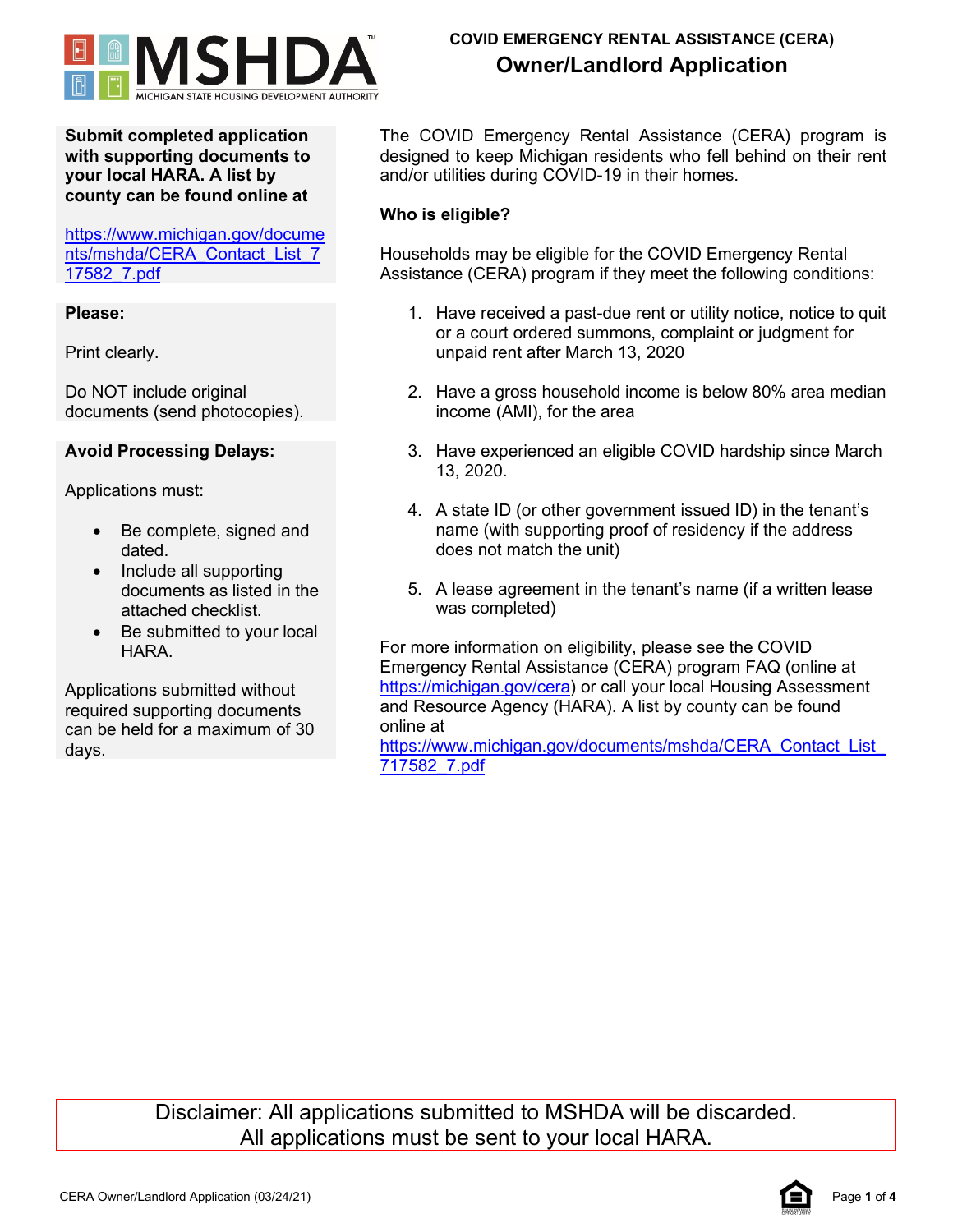#### **1. Owner/Landlord Information**

| Full Name (as shown on your income tax return)          |                                           | Social Security Number/Employer Identification Number |                      |  |       |          |
|---------------------------------------------------------|-------------------------------------------|-------------------------------------------------------|----------------------|--|-------|----------|
|                                                         |                                           |                                                       |                      |  |       |          |
| Address (number, street, and apt. or suite no.)         |                                           |                                                       | City                 |  | State | Zip Code |
|                                                         |                                           |                                                       |                      |  |       |          |
| Mailing Address (number, street, and apt. or suite no.) |                                           |                                                       | City                 |  | State | Zip Code |
|                                                         |                                           |                                                       |                      |  |       |          |
| <b>Phone Number</b>                                     | Contact name and number to leave messages |                                                       | <b>Email Address</b> |  |       |          |
|                                                         |                                           |                                                       |                      |  |       |          |

## **2. Tenant Information**

| Full Name(s)                                                  |              | County                    |       |                             |
|---------------------------------------------------------------|--------------|---------------------------|-------|-----------------------------|
|                                                               |              |                           |       |                             |
| Contract Unit Address (number, street, and apt. or suite no.) |              | City                      | State | Zip Code                    |
|                                                               |              |                           |       |                             |
| Number of Bedrooms in Unit                                    | Move-in date | <b>Tenant Rent amount</b> |       | Number of Months in Arrears |
|                                                               |              |                           |       |                             |

#### **3. Payment History**

#### *Prior to March 13, 2020*

Total amount past due or delinquent prior to March 13, 2020

#### *March 13, 2020 to Present*

| Month / year                                  | <b>Tenant Rent amount</b> |                                   |                                                         |                                                         |
|-----------------------------------------------|---------------------------|-----------------------------------|---------------------------------------------------------|---------------------------------------------------------|
|                                               |                           | Payment amount (if<br>applicable) | Payment date (if<br>applicable)                         | Amount past due or<br>delinquent (without late<br>fees) |
|                                               |                           |                                   |                                                         |                                                         |
|                                               |                           |                                   |                                                         |                                                         |
|                                               |                           |                                   |                                                         |                                                         |
|                                               |                           |                                   |                                                         |                                                         |
|                                               |                           |                                   |                                                         |                                                         |
|                                               |                           |                                   |                                                         |                                                         |
|                                               |                           |                                   |                                                         |                                                         |
|                                               |                           |                                   |                                                         |                                                         |
|                                               |                           |                                   |                                                         |                                                         |
|                                               |                           |                                   |                                                         |                                                         |
|                                               |                           |                                   |                                                         |                                                         |
|                                               |                           |                                   |                                                         |                                                         |
|                                               |                           |                                   |                                                         |                                                         |
|                                               |                           |                                   |                                                         |                                                         |
|                                               |                           |                                   |                                                         |                                                         |
|                                               |                           |                                   |                                                         |                                                         |
|                                               |                           |                                   |                                                         |                                                         |
|                                               |                           |                                   | Total amount past due or delinquent (without late fees) |                                                         |
| Total late fees assessed since March 13, 2020 |                           |                                   |                                                         |                                                         |

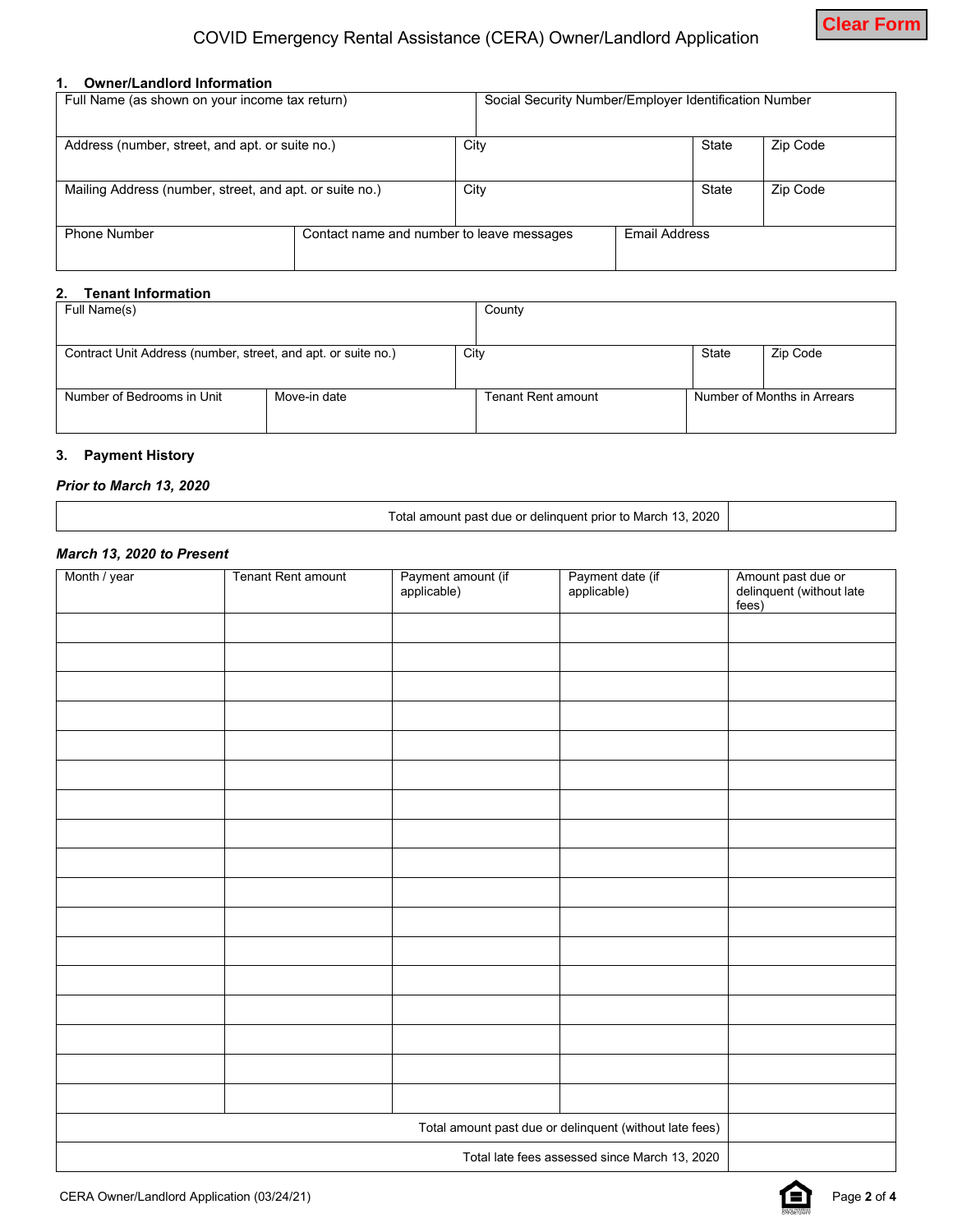#### **4. Utility and Eviction Information**

| Are utility payments past due or delinquent on this unit?       |                         | Have you filed for eviction?  |                                                                |  |
|-----------------------------------------------------------------|-------------------------|-------------------------------|----------------------------------------------------------------|--|
| $\Box$ Yes - Must complete applicable box/es below<br>$\Box$ No |                         | Yes<br>$\Box$<br>$\Box$ No    |                                                                |  |
| <b>Utility Type</b>                                             | <b>Utility Provider</b> | Amount past due or delinquent | Tenant makes utility payment to                                |  |
| <b>Electricity</b>                                              |                         |                               | Owner/Landlord<br>$\perp$<br><b>Utility Provider</b><br>П      |  |
| <b>Utility Type</b>                                             | <b>Utility Provider</b> | Amount past due or delinguent | Tenant makes utility payment to                                |  |
| Gas/Propane/<br><b>Other Heat</b><br><b>Source</b>              |                         |                               | Owner/Landlord<br>$\perp$<br>Utility Provider                  |  |
| <b>Utility Type</b>                                             | <b>Utility Provider</b> | Amount past due or delinguent | Tenant makes utility payment to                                |  |
| Water                                                           |                         |                               | Owner/Landlord<br>$\mathsf{L}$<br><b>Utility Provider</b><br>П |  |
| <b>Utility Type</b>                                             | <b>Utility Provider</b> | Amount past due or delinquent | Tenant makes utility payment to                                |  |
| <b>Sewer</b>                                                    |                         |                               | Owner/Landlord<br>$\mathbf{1}$<br><b>Utility Provider</b><br>П |  |
| <b>Utility Type</b>                                             | <b>Utility Provider</b> | Amount past due or delinguent | Tenant makes utility payment to                                |  |
| Trash*                                                          |                         |                               | Owner/Landlord<br>l 1<br><b>Utility Provider</b><br>п          |  |

\*Trash arrears are allowed only if included with another utility bill

### **5. Owner/Landlord Certification**

| <b>Initials</b> | If this application is funded the Owner/Landlord agree that:                                                                                                                                                                                                                                                                                                                                                                                   |  |  |  |
|-----------------|------------------------------------------------------------------------------------------------------------------------------------------------------------------------------------------------------------------------------------------------------------------------------------------------------------------------------------------------------------------------------------------------------------------------------------------------|--|--|--|
|                 | The settlement amount will be the Tenant's total obligation for rent, late fees, court costs, and other charges (recognizing that, if<br>the CERA payment includes prospective rent, that payment might surpass the Tenant's present financial obligation). The<br>settlement amount shall not include and the Landlord/Owner waives any late fees assessed after March 13, 2020 in excess of<br>\$400 and any court costs in excess of \$150. |  |  |  |
|                 | When the CERA payment will not fully satisfy Tenant's financial obligation to Owner/Landlord and the settlement includes an<br>2.<br>installment repayment plan, if Tenant is performing that plan's repayment terms, which performance Owner/Landlord will<br>cooperate with, Owner/Landlord will not take steps to evict Tenant for non-payment of the rent (or any other charges) that plan<br>covers.                                      |  |  |  |
|                 | It will waive any other present and known grounds for eviction against Tenant other than its nonpayment of rent claim or a claim<br>3.<br>based on a serious and continuing violation of the lease or law.                                                                                                                                                                                                                                     |  |  |  |
|                 | Except for grounds permitted by #3 above, or in MCL 600.5714(1)(b), (c)(i), (d), (e), or (f), or MCL 600.5775, Owner/Landlord will<br>4.<br>not take steps to terminate a tenancy anytime before 1 month after a CERA payment, or, if a CERA payment covers a period of<br>prospective rent, until at least 1 month after that period.                                                                                                         |  |  |  |
|                 | It has not received any other eviction diversion or rental assistance payments for this same arrearage for this Tenant.<br>5.                                                                                                                                                                                                                                                                                                                  |  |  |  |

#### **6. Owner/Landlord Signature**

| I certify that, to the best of my knowledge and belief, all the information presented and attached to this application is true, correct, and complete in every |      |  |  |
|----------------------------------------------------------------------------------------------------------------------------------------------------------------|------|--|--|
| respect; the undersigned is the person legally entitled to possession of the property described in the Contract Unit Address above, or is an agent of          |      |  |  |
| same with legal authority to enter into agreements on behalf of the person or entity legally entitled to possession of the property, and thereby authorized    |      |  |  |
| to bind the landlord to legal agreements affecting the terms of the lease for the Contract Unit and settlement of any disputes related to said lease.          |      |  |  |
| Owner/Landlord Signature                                                                                                                                       | Date |  |  |
|                                                                                                                                                                |      |  |  |